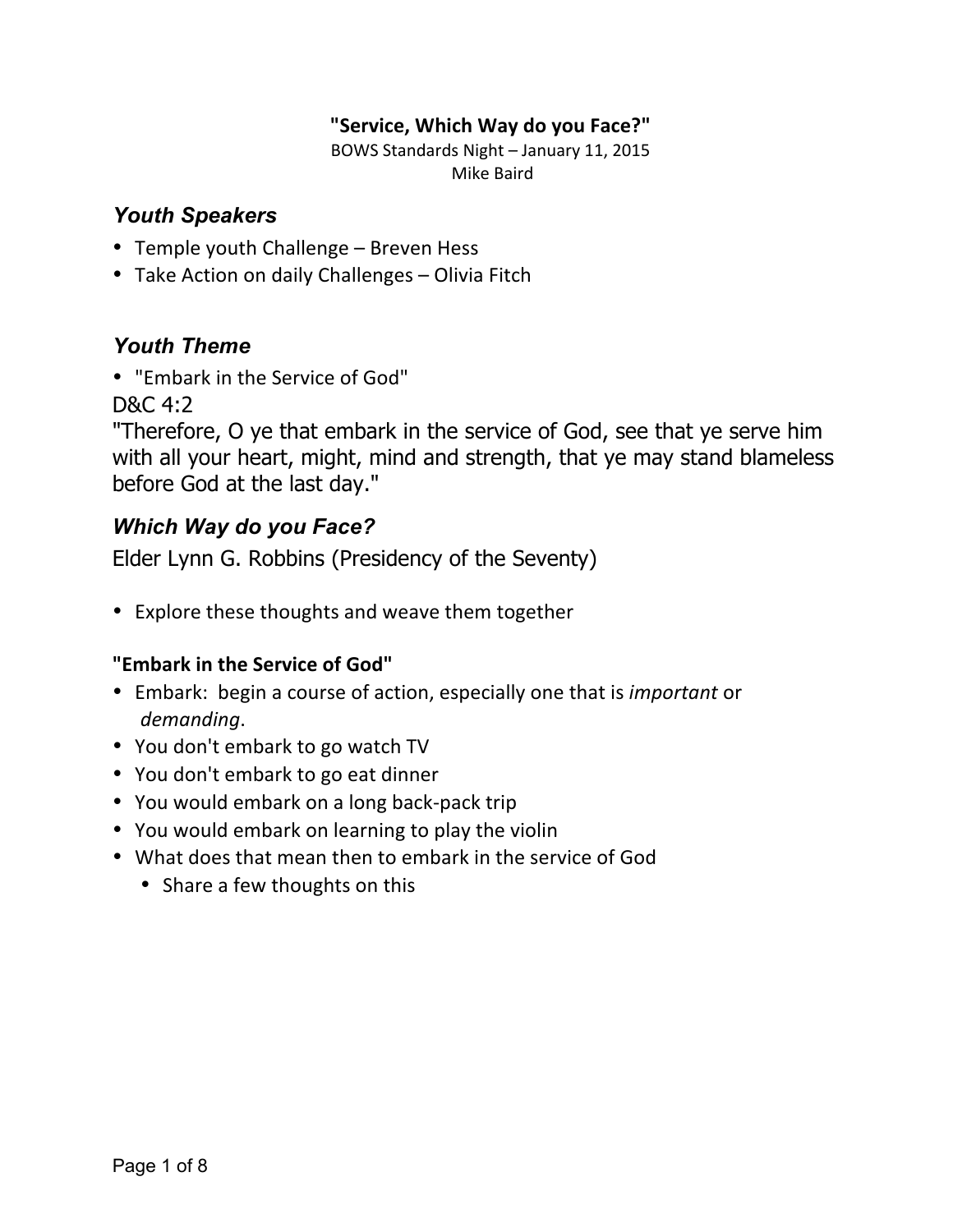## *Service*

## "What shall we give" - Experience of cutting wood

- Song "What shall we give?" in my thoughts during the Christmas season
- Day after the big windstorm in December
- Notice house with big tree down in the driveway on way to exercise
- Elderly couple "cleaning it up" on the way back
- Prompted to help
	- Was scheduled to go lunch with my wife
- Grabbed chain saw and returned
	- Called Jones
- 2.5 hours of work
- Mosiah 2:17

"And behold, I tell you these things that ye may learn wisdom; that ye may learn that when ye are in the service of your fellow beings ye are only in the service of your God."

- One way to "Embark in the service of God" is to embark in the service of our fellow beings
- How do I embark in the service of my fellow beings?
- Don't have to get your chain saw out to cut wood
	- Not always a big service event once a year in other words
- Service can be simple acts of kindness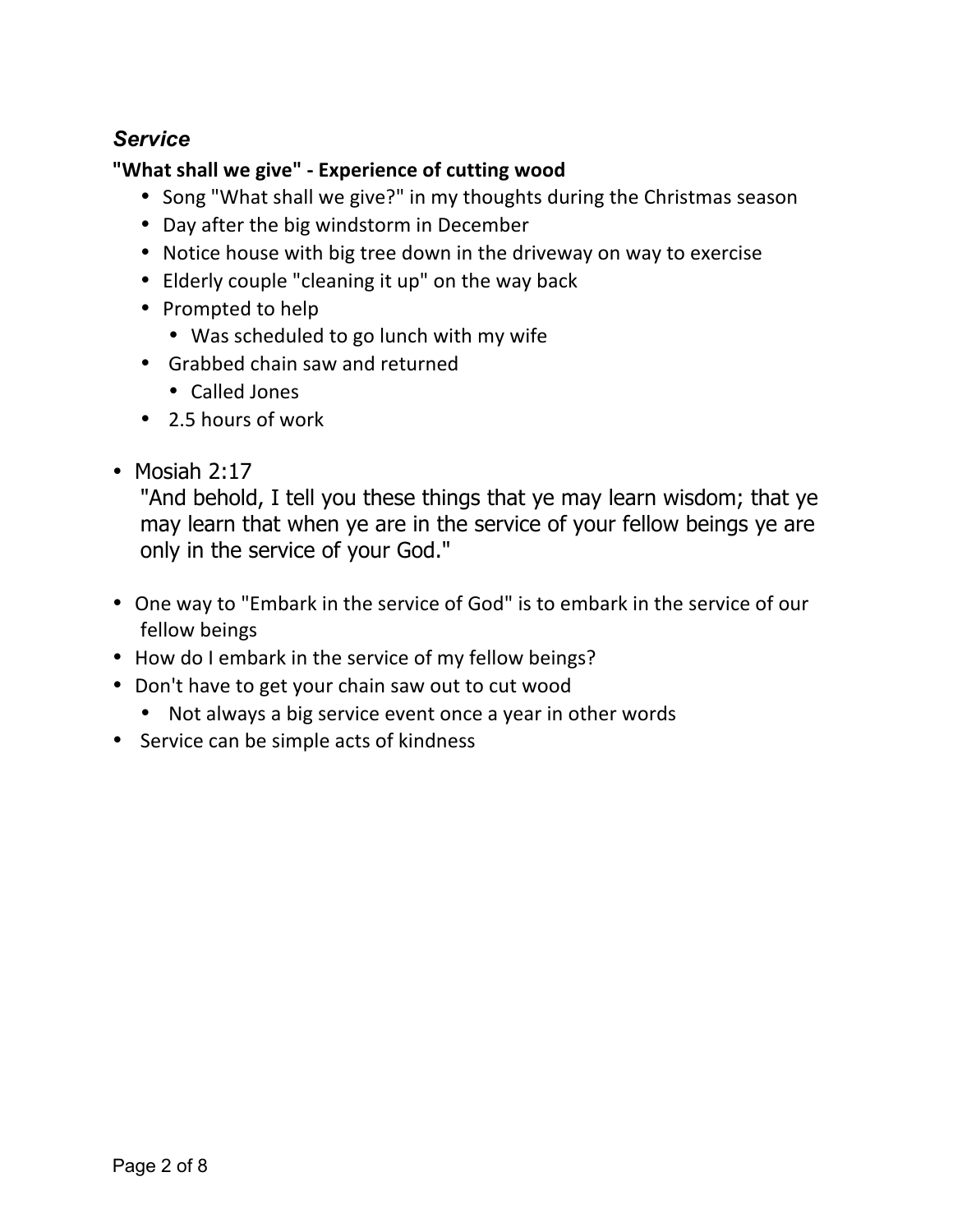#### **Undone by the kindness of a stranger**

- Not always for strangers
- Simply consistently do for others
- Does it have to be a prompting in order to do service?
	- No deliberately determining service actions is "**embarking**"
	- Individually
	- In your family
	- In your quorum or class
- We serve in callings, giving talks etc.
- We serve when we go to the temple

#### **Will you receive promptings to serve others?**

- Yes I promise it
- How do these promptings come?
	- Thoughts in your mind
	- Strong feelings
- How do we receive these promptings?
- First of all you have to be "listening"
	- Stranger was clearly listening
	- One aspect then of listening is where is my focus?
	- Too much of an inward focus and we will miss promptings
	- Focus should be outward towards others One aspect of "Which way do you face"
	- Too much focus on things of the world and the voice of the spirit is drowned out
		- Its like having headphones on listening to music  $-$  you can't hear when people speak
		- Immersed in texting or video games  $-$  you don't hear the voice
		- If we are immersed in sin then we won't hear that voice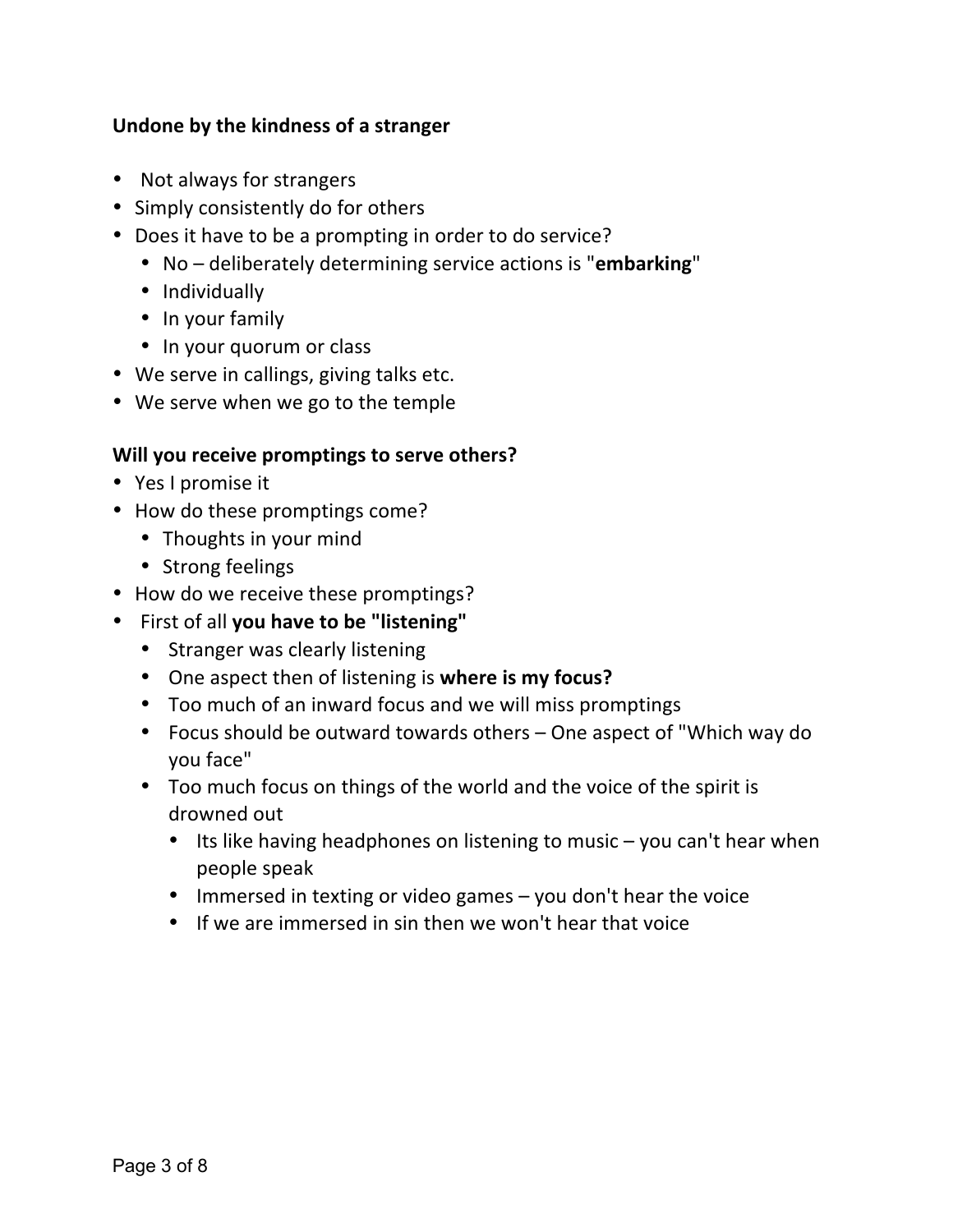Second – you must act on promptings – you have to *do* (Take action as Olivia said)

- $\bullet$  Parable of the talents
- Maybe but then again if you have a friend that is unreliable will you keep asking them for help?
- I want to be someone that the Lord can rely on  $-$  Don't you?

### **To Embark in the Service of God is to embark in the service of our fellow man**

#### **Why embark in Service?**

Besides the good that comes to others?

• Let me give you another thought:

### **Sheep and Goats**

Matt 25:31-34, 41

"When the Son of man shall come in his glory, and all the holy angels with him, then shall he sit upon the throne of his glory:

And before him shall be gathered all nations: and he shall separate them one from another, as a shepherd divideth his sheep from the goats:

And he shall set the sheep on his right hand, but the goats on the left.

Then shall the King say unto them on his right hand, Come, ye blessed of my Father, inherit the kingdom prepared for you from the foundation of the world. . .

. . . Then shall he say also unto them on the left hand, Depart from me, ye cursed, into everlasting fire, prepared for the devil and his angels"

- Ahh Uhh... I think I want to be with the sheep don't you?
- How do we make sure we are with the sheep? What do we do?
- Understand that judgment (separate sheep from goats) is not like the scales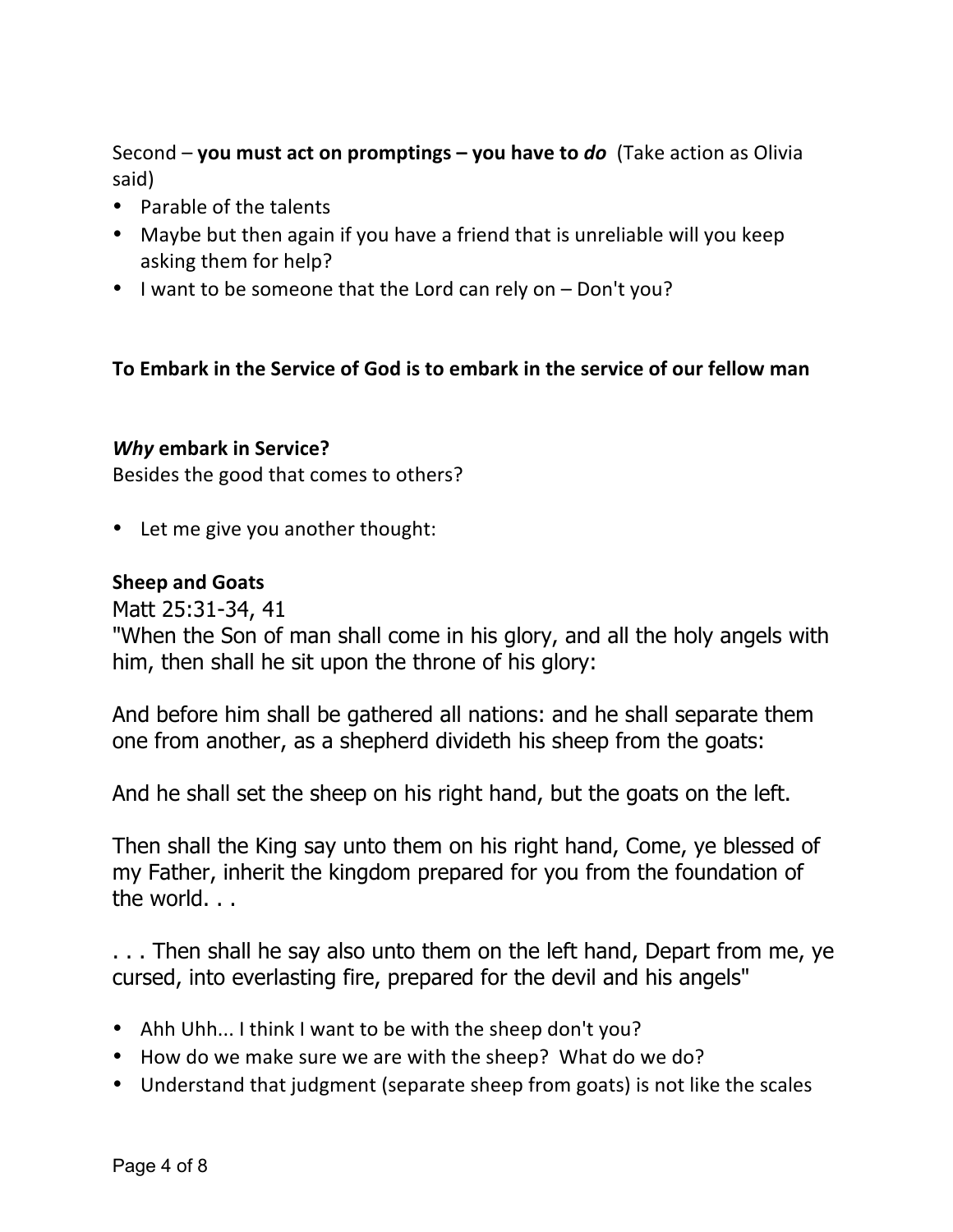<< scales analogy >>

- Service doesn't earn us brownie points it changes us
	- By doing we become like Christ

## Joseph Smith

" If you will elevate others, the very work itself will exalt you " ("Recollection of Oliver B. Huntington in YWJ 2 (May 1891): 366;)

• embark in service: Callings, missionary too

## *Which way do you face?*

- On the program after the theme it states: "Which Way Do You Face?"
- What does the statement mean?
- Right now I'm literally facing you in the audience and not facing those on the stand
	- Someone out there could stand up, wave his arms, do a little dance to get my attention and I would notice it
	- President Wight could stand up, wave his arms, do a little dance to get my attention and I wouldn't notice
		- Well maybe because of your reaction to him doing a little dance I might then turn and notice
- The question "Which Way do you face" is figurative and not literal however
- Question is figuratively asking "Am I facing the Lord or am I facing some other direction<sup>"</sup>
	- Am I listening to the Lord or some other voice?
	- Am I doing what the Lord would have me do or something else?
	- Am I keeping the Lord's commandments or doing something else?
	- Am I trying to please God or am I trying to please my friends instead?
- How does this relate to the theme? I can think of several reasons
	- 1. Already mentioned we must face outward not inward in order to hear the Lord's calls to service
	- 2. From Scripture In order to "serve him with all our might, mind and strength" we must be facing Him not elsewhere
	- 3. To embark in the service of God you need to face Him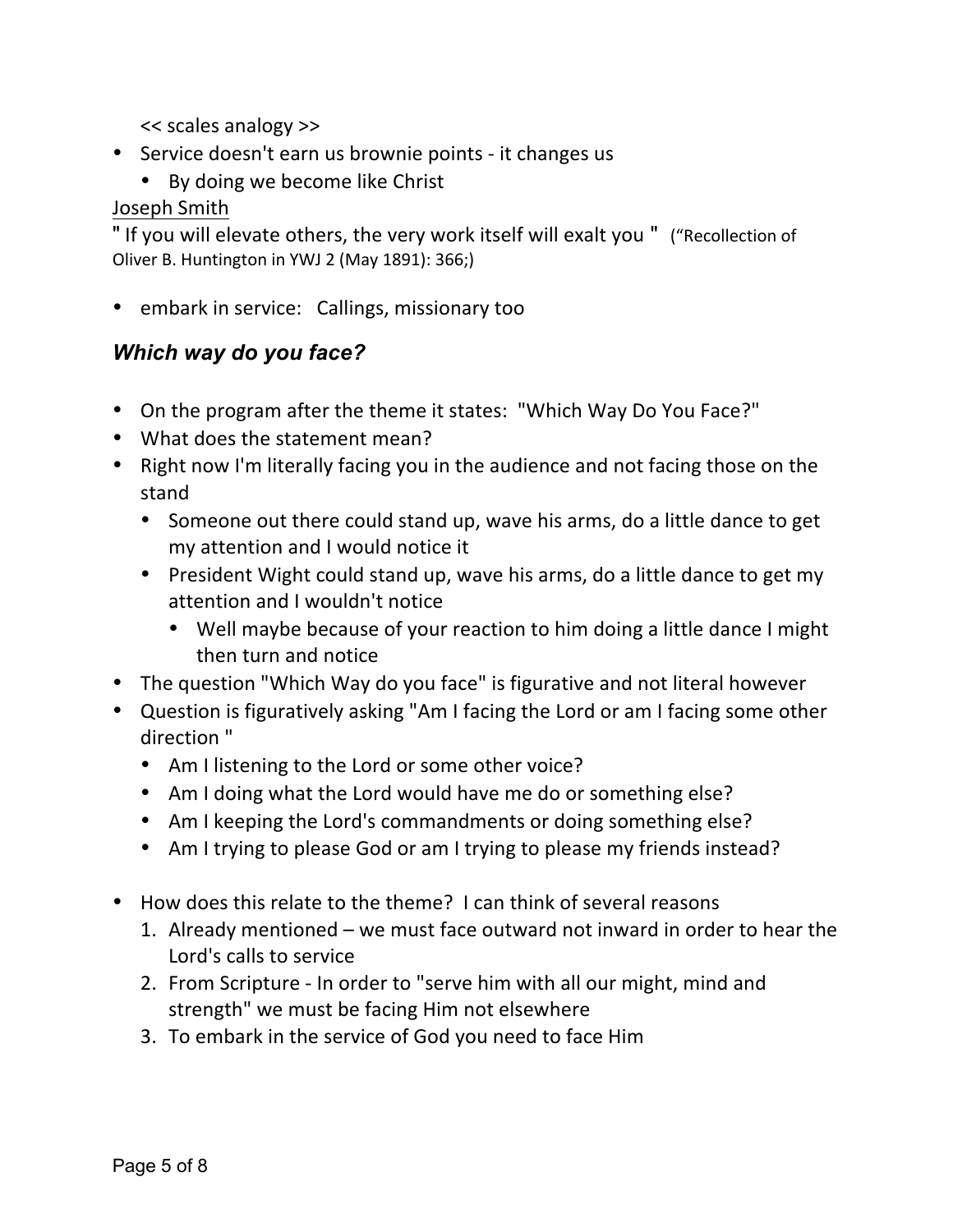## **What are the things that cause us to face away from God?**

- Peer pressure
	- Great and spacious building
- Trying to please others before pleasing God
- Giving in to temptations

### **Two-faced**

- All of us face both ways at different times at times we are two-faced
- What does it mean to be two-faced?
	- We try to please both God and Man
	- Church face and the rest of the week face
	- We end up swinging back and forth
	- We don't want to be two-faced
- Why is "Which way you face" so important to you as a teenager?
	- Analogy
	- Personal Experience

**Analogy** - In this life we are charting a course for eternity

- Analogy of a ocean liner
- In your teenage years you are charting a course for the rest of this life
	- Can you change at any time yes of course
		- Think of the ocean liner
	- You are setting the initial direction as a teenager  $-$  which way you will face

### **My Experience as a teenager**

- Let me share from my own life the importance of this
- Up until  $8^{th}$  grade my ship was heading a steady course  $-1$  was facing the Lord
- Middle of  $8^{th}$  grade my ship began to zig-zag
	- I was two-faced
	- Nothing horribly wrong
	- Listening to the people in the great and spacious building
	- What my friends thought became more important than parents at times
	- Steadily going off course
	- By the time of my sophomore year  $-$  football and basketball star
	- Yet I wasn't really happy something was missing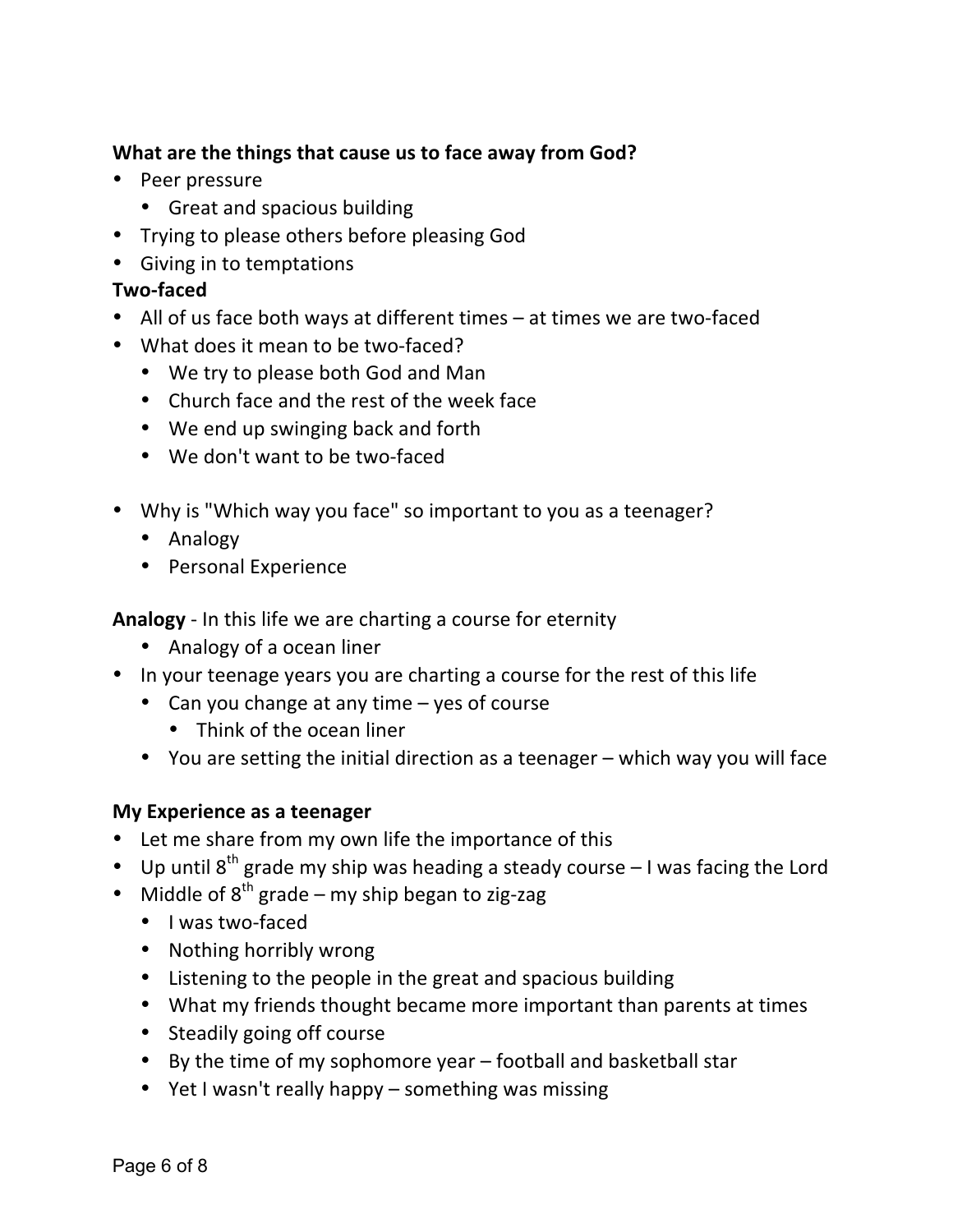- Clashing with my parents
- Pride  $-$  not a pretty thing

## **Disaster struck**

- Moved the summer after my sophomore year
	- Starting in a new school and ward
	- Smaller school everybody knew everybody
	- Mormons were a very small minority  $-4$  or 5 in the school
		- Individuals were not popular at all
		- Made fun of mostly
		- Ward was scattered among several towns
	- Quarterback of the football team
	- Immediately popular
- I had a choice as to what I stood for  $-$  what kind of Mormon I would be  $-1$  had to choose which way I would face
	- Decided to choose to face the Lord
- Gradual change started my Junior year
- Middle of my Junior year I was called to be a stake missionary
	- What that meant then... 10 hours/week
	- Once again I faced a choice  $-$  to embark in the service of God or not
	- I chose to embark in the service of God and to serve him with all my might mind and strength
	- We taught our friends, brought them to church
	- Brad Walker
	- We baptized several all of them served missions
	- Served until I left for college
- Looking back those last two years in high school set the course for the rest of my life
	- I turned to face the Lord
	- I embarked in His service
	- When the time came I turned down a basketball scholarship at a local College and chose instead to go to a church school and go on a mission.